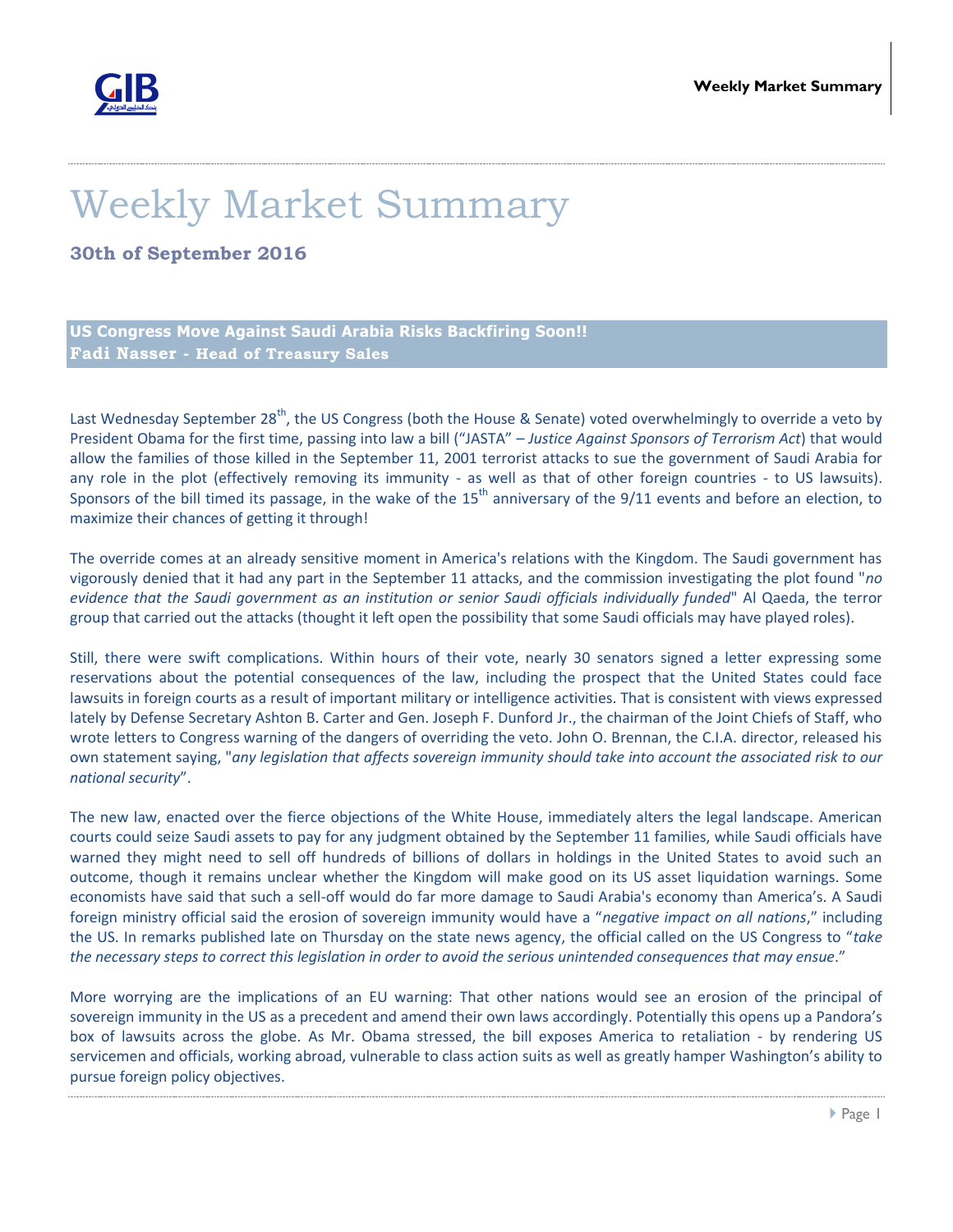

## *Bill Impact on Saudi Arabia*

- The Saudi Riyal weakened the most since May, hitting a low of 3.7590 against the US Dollar on Thursday morning (up from 3.7500/10 earlier this week) but later settled close to 3.7550. USD/SAR 12-month forward points rose to a high of 625 on the same morning (from 400 points on Monday), but drifted lower into the close towards the 400-500 points range.
- The TADAWUL All Share Index rallied sharply on Thursday, closing 1.61% up on the day. Still, that leaves the Saudi equity market down 5% for the week, with a fall on Wednesday to within 1% of a so-called bear market and heading for its worst month since January.
- The Saudi economy grew by just 1.5% in the first quarter of 2016 compared with the year before, its slowest rate since 2013. And whilst the oil sector managed to grow during the same period by 5.1% year-over-year, the non-oil sector shrank by 0.7%, its weakest reading in 5 years. Moreover, output in the construction sector shrank by 1.9% year-over-year in July. Heightened uncertainty following yesterday's passage of JASTA could lead to a loss of attractiveness and weigh on investor/business confidence, resulting in further deceleration in economic activity.
- Saudi Arabia's interbank offered rate or SAIBOR has nearly tripled in past year, to the current 2.35% from roughly 0.87%, due to a liquidity squeeze in the market resulting from lower prices. Future movements in SAIBOR will reflect easing (or tightening) market conditions, should the Saudi government opt to repatriate some of the funds invested abroad (or otherwise if foreign investments inside Saudi reduces).
- The Kingdom maintains an arsenal of tools to retaliate with, including curtailing official contacts, pulling billions of dollars from the U.S. economy, and persuading its close allies in the Gulf Cooperation Council to scale back counterterrorism cooperation, investments and U.S. access to important regional air bases. Official data shows net foreign assets at the Saudi central bank (SAMA) hovering around a healthy \$555 billion, though down 18% compared with the year before and the lowest level since February 2012.
- The bill could threaten a delay to Saudi Arabia's first international bond sale (previously expected to take place in coming weeks). If the bond sale is delayed, then that could hurt those corporates that have been waiting for payments by the government, and would result in some companies having difficulty meeting their obligations.

*It is not so much that there is a worry that the Kingdom will be found responsible!! It is that courts might freeze those assets for however many years it takes for the whole process to rumble through the courts. In order to get those assets out of the reach of the American courts, Saudi might have to not just sell those Treasuries or other securities, they would also have to move the money out of US dollars!*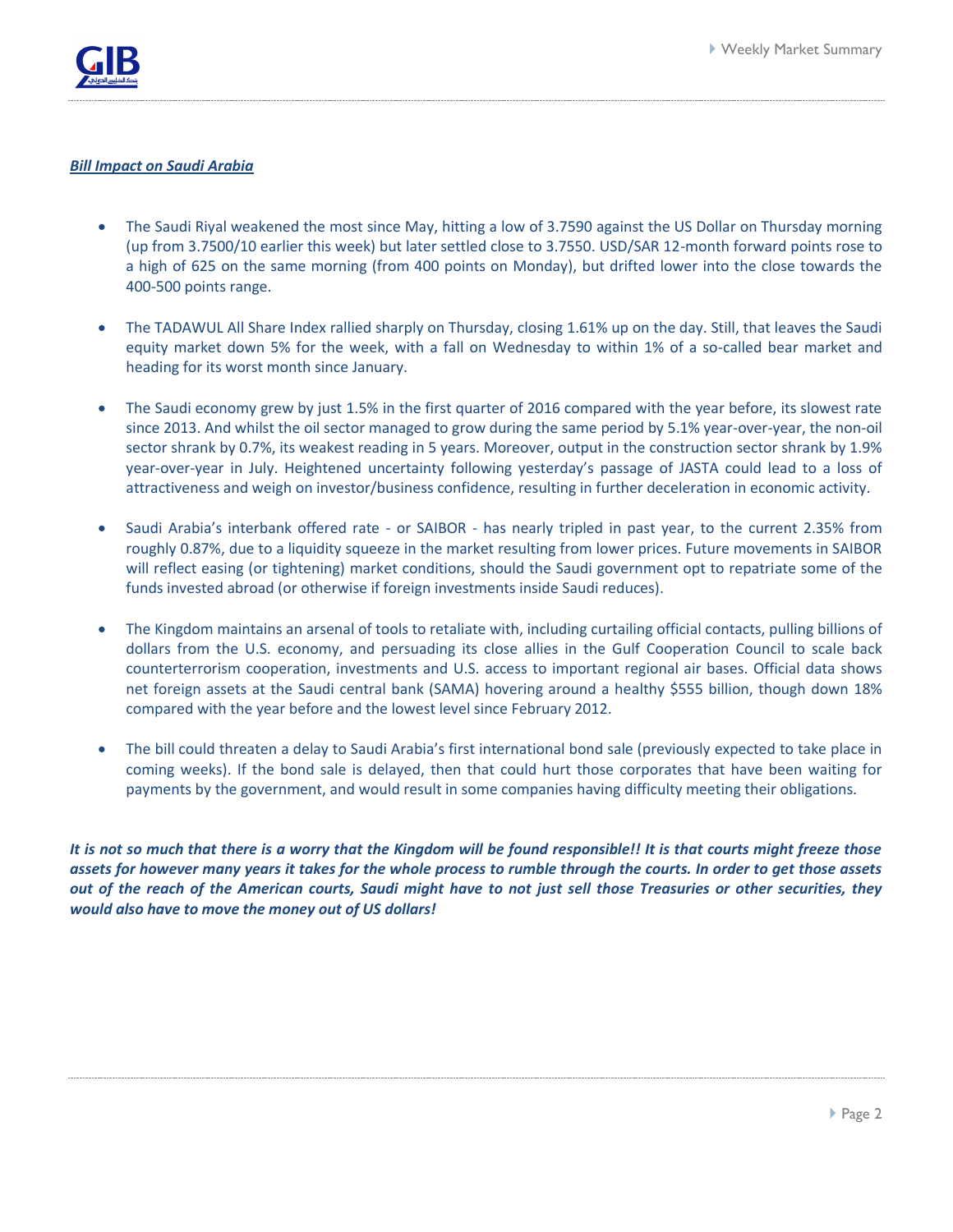

## *Bill Impact on the United Sates*

- President Obama has clearly acknowledged that Congress made a "*mistake*" by overriding his veto and pushing through a bill that allows legal action against Saudi Arabia over the 9/11 attacks. He said the bill would set a "*dangerous precedent*" for individuals around the world to sue the US government!
- White House spokesperson Josh Earnest also argued that the Senate bill "could put the United States and our taxpayers and our service members and our diplomats at significant risk if other countries were to adopt a similar law." Already the Dutch parliament has confirmed that JASTA is a "*gross and unwarranted breach of Dutch sovereignty*", and many more countries will soon retaliate with their own versions of JASTA and force the US into their courts for sponsoring fighting in Afghanistan, Irak, Syria and many other states! At a stretch, one might imagine British victims of IRA bombings suing Washington for its historic failure to prevent Irish terrorists from fundraising in the US.
- Saudi Arabia could now consider unpegging the USD dollar from the Saudi Riyal. They also might decide to no longer denominate the price of oil in dollars. These actions, if followed by other GCC and Arab countries, would undermine the USD's position as the world's reserve currency. Saudi threats to dump the dollar may ring hollow today; But the arrogant, extraterritorial enforcement of US laws surely risks incentivizing countries to look elsewhere for a reserve currency.
- The US also needs Saudi Arabia as a political and strategic partner in the region to resolve the Syrian conflict, combat the Islamic State, and bring a "cold peace" to the region with its adversary Iran. Without Saudi's support, the U.S. would face far greater challenges in dealing with Turkey and Russia - whose interests in the region and in Syria in particular[, differ from](https://psmag.com/will-syria-be-a-new-ukraine-6ecc60dc0307#.wwn1xtty2) Washington's (even if expressed otherwise!).
- The potential damage to US interests and influence go further still. Outside America, this bill risks being perceived as an extension of the kind of judicial imperialism that has seen all manner of US agencies extract hundreds of billions of dollars in fines from foreign companies operating in faraway places using the dollar.

*In summary, as one of the world's largest oil exporters with the biggest economy in the Gulf, Saudi Arabia surely has other business partners to choose from in Europe and Asia (in other words, "America is no longer the only game in town!"). And whilst no one knows now how the Kingdom might respond to the latest override of President Obama's veto, it is very clear that the eight-decade long US-Saudi relationship is now "entering into a new & unclear phase"!*